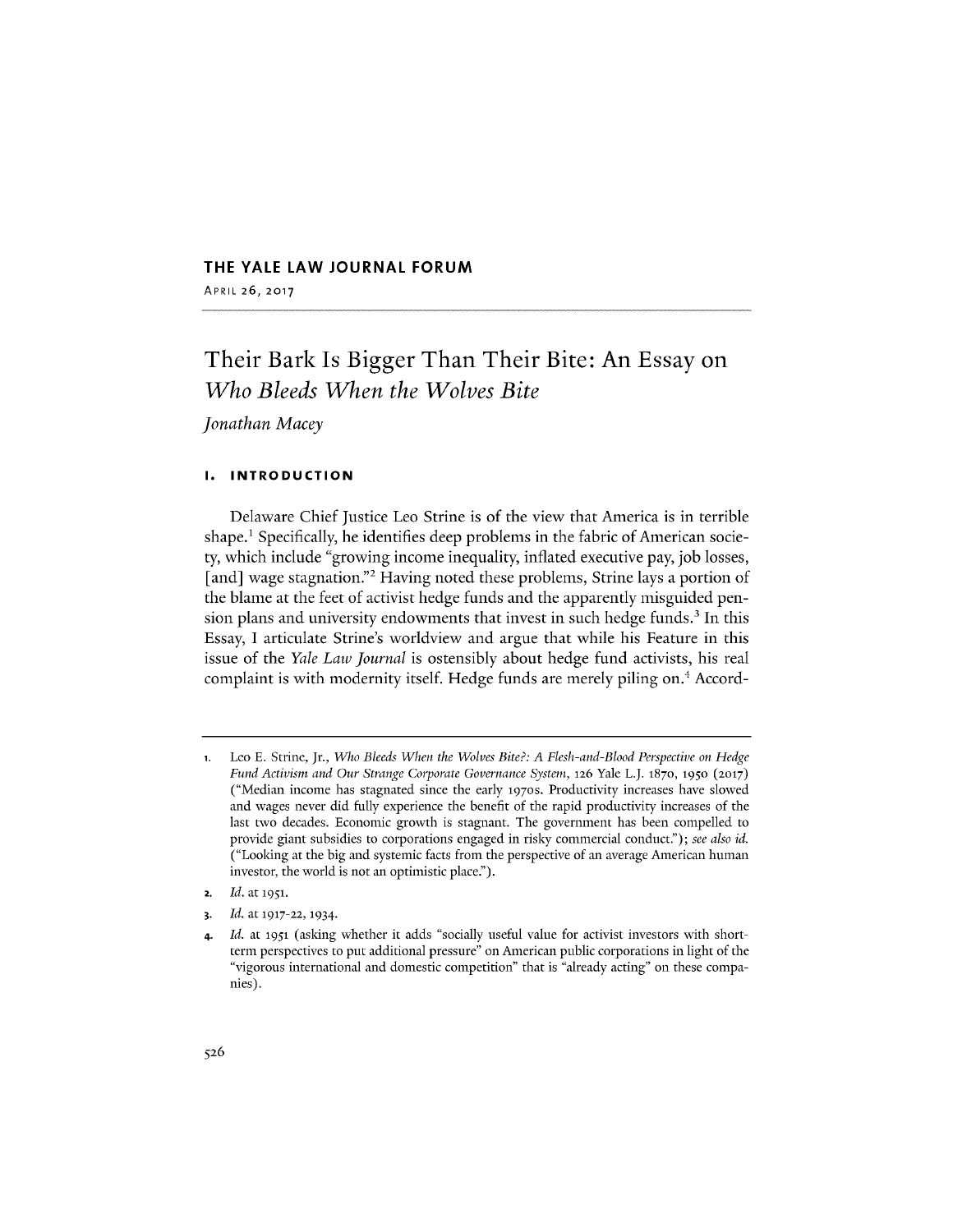#### **THEIR BARK** Is **BIGGER THAN THEIR BITE**

ingly, his proposed solutions, which focus largely on disclosure and reporting requirements, $5$  are misplaced in the current debate.

On Strine's account, hedge funds are wolves, and ordinary "human" citizens bleed when these funds engage in activist corporate governance. Critical to this account are Strine's nostalgic views of the public corporation and the role played **by** the citizen-shareholders of what he describes as the "corporate republic."<sup>6</sup> Nationalism is also a concern, as Strine worries that, "with the globalization of not only product and service markets, but [also] stock ownership itself, corporations have increasingly lost any genuine national identity."

This Essay argues that the maladies of **job** insecurity and income inequality that Strine identifies in his Feature are, fundamentally, due to the broad forces of globalization. Therefore, changing aspects of the corporate governance landscape, such as asking hedge funds to disclose more of their operations, will not remedy the situation. Part II of this Essay describes Strine's idealized historical view of the public corporation and its modern discontents. Part **III** casts doubt on the extent to which activist hedge funds can fairly be blamed for exacerbating the broad social problems that afflict the country and suggests that globalization and technological change are the real culprits. Part **IV** discusses Strine's thesis that workers who fund pension funds with their retirement savings may later find that these savings have been invested with activist hedge funds whose activism results in corporate downsizing that ultimately leads to the workers' unemployment. While this is undoubtedly true, **I** believe that retirees would want to invest their money in activist hedge funds even in light of this fact **-as** long as the hedge funds generated significant returns for the workers. In Part V, **I** argue that hedge funds have not been particularly successful in their activist investment strategies and that pension funds are moving away from investments in activist hedge funds. This observation undermines Strine's central thesis that corporate governance needs to focus more on human investors and that activist hedge funds, as well as the broader corporate governance failures through which they operate, represent a threat to the American workers. Rather, globalization will spell changes for these hedge funds that will facilitate long-term investment approaches. The reason for this outcome is that it is difficult- indeed virtually impossible-to beat the markets for any sustained period of time. Competition in the debts, products, and services markets forces corporations to do what hedge fund activists already pressure corporations to do: downsize and operate at the outer limits of their capabilities. **My** analysis shifts the blame away from activist hedge funds for the current hyper-

s. *Id.* at **1956-70.**

**<sup>6.</sup>** *Id.* at **1873.**

**<sup>7.</sup>** *Id.* at **1933.**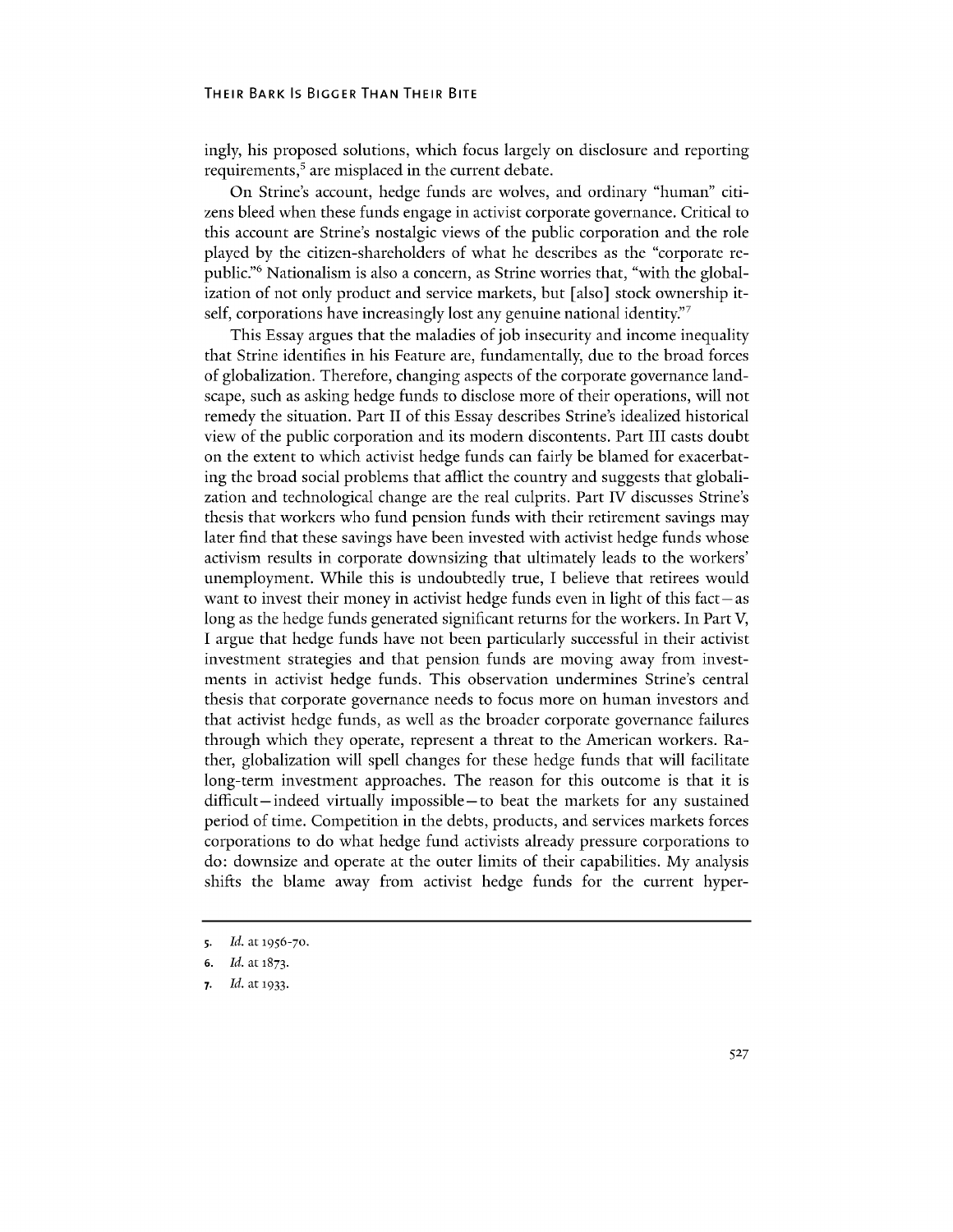competitiveness that characterizes the corporate world without denying that hyper-competitiveness is what characterizes this world.

### **II. THE GOOD OLD DAYS**

Strine assumes that in the beginning, when "corporations were first chartered under general, not special, legislation," stockholders functioned as democratic citizens, holding managers accountable through elections and, occasionally, direct democracy.<sup>8</sup> In the good old days, "[s]tockholders were mostly human beings [who] invested for the long term, options for trading were limited, and they made their own voting decisions."<sup>9</sup>

According to Strine, activist stockholders in those days tended to be those who "had the longest-term stake in the corporation."<sup>10</sup> Additionally, corporate operators at all levels-from managers and directors to employees and stockholders – held connections to the communities in which the corporation operated, and "corporate managers were well but not lavishly paid."<sup>11</sup>

However, Strine contends that the loyalty of corporate citizens has since declined due to the "unmooring of corporate citizenship."12 He laments that, upon purchasing shares of stock in a company, hedge fund activists now immediately become full-fledged citizens of the corporate republic in which they have invested.<sup>13</sup> Further, Strine argues that unlike the good old days, people with interests in a corporation are neither "tied to any natural conception of citizenship," nor bound to the community of the corporation.<sup>14</sup> Also regrettable is the fact that corporate activists are no longer long-term investors with an interest in stability but rather are hedge funds with an interest in changing business plans to "reap a profit over a period that can be as short as a handful of months."<sup>15</sup>

- **10.** *Id.* at **1871.**
- **11.** *Id.*
- **12.** *Id.* at **1932.**

**<sup>8.</sup>** *Id.* at **1910.**

**<sup>9.</sup>** *Id.*

**<sup>13.</sup>** Strine bemoans the ease through which this process can now occur. *Id.* at **1928 ("** [T] his corporate republic has a concept of citizenship that is truly remarkable in its liberality. There is no waiting period or application process to be a citizen, or even to be elected to the highest office of this republic; buying stock is all that is required, and you can come and go largely as you please.").

**<sup>14.</sup>** *Id.* at **1932.** Instead of local connections, Strine opines that "so-called American corporations have a large international investor base and derive large portions of their revenues from offshore operations,' which further reduces the investor citizenship. *Id.*

**<sup>15.</sup>** *Id.* at **1928.**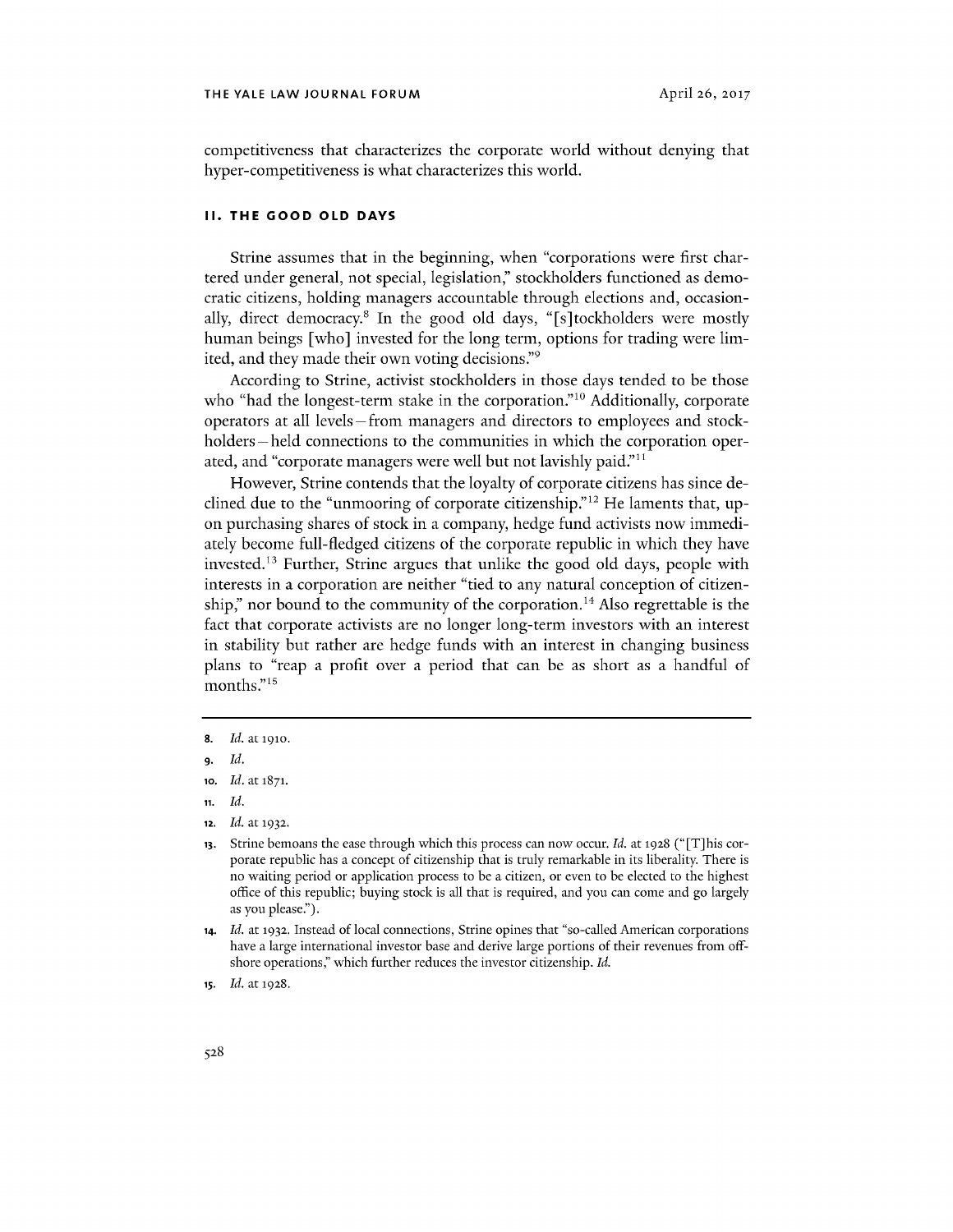#### **III. WHAT IS WRONG WITH THIS PICTURE?**

Strine's romantic vision of a golden past underpins the grim worldview reflected in his Feature. While it is **highly** doubtful that the good old days were quite as wonderful as Strine imagines them to have been, it is undeniably true that there have been seismic changes in the world since the early days of general corporate chartering. It is worth pondering why such changes have occurred.

In my view, the changes that Strine bemoans are the inevitable consequences of globalization in general and particularly of advances in information technology and connectedness that reduce the importance of physical distance for investors and managers. Because of technology, managers and hedge fund activists can now get information about a corporation's actions and performance from multiple sources around the globe virtually instantaneously, drastically reducing the importance of physical distance in corporate governance. Just as this has made it possible for managers to direct global enterprises from afar, so too have improvements in information flows and technology made it possible for financial analysts to evaluate relative corporate performance with greater precision and accuracy. When a company begins to underperform its peer group, the investor community will notice and pressure that company's management to improve performance. Activist hedge funds are only the most visible manifestation of a corporate governance infrastructure that puts corporate managers under constant and close supervision. To be sure, hedge funds have become more activist, but so have corporate boards of directors and other institutional investors.<sup>16</sup>

According to basic economic theory, technological changes lead to economic growth because they expand the scope of production possibilities." Few areas have been affected more **by** technological changes than capital markets. These changes in capital markets have profoundly influenced the patterns of share ownership in turn. Specifically, the ability of computers to receive, analyze, and transmit large amounts of data means that information about corpo-

**<sup>16.</sup>** See Yaron Nili, *Missing the Forest for the Trees: A New Approach to Shareholder Activism, 4* HARV. Bus. L. REV. **157, 175 (2014)** (noting increases in activist behavior in hedge funds); Roberta Romano, *Less Is More: Making Institutional Investor Activism a Valuable Mechanism of Corporate Governance,* 18 **YALE J. REG. 174, 175 (2001)** (noting the historical roots of institutional investor activism).

**<sup>17.</sup>** Susanto Basu et al., *Productivity Growth in the* **1990s:** *Technology, Utilization, orAdjustment?, 55* CARNEGIE-ROCHESTER **CONF. SERIES PUB.** POL'Y **117, 153 (2001)** (finding that the "recent increase in the pace of productivity [in the latter half of the 199os] does correspond to an increase in technology").

**<sup>18.</sup>** *See* Tom *C.W* Lin, *The New Investor,* 6o **UCLA** L. REV. **678, 678 (2013)** (noting the "sea change" that technology has brought to capital markets).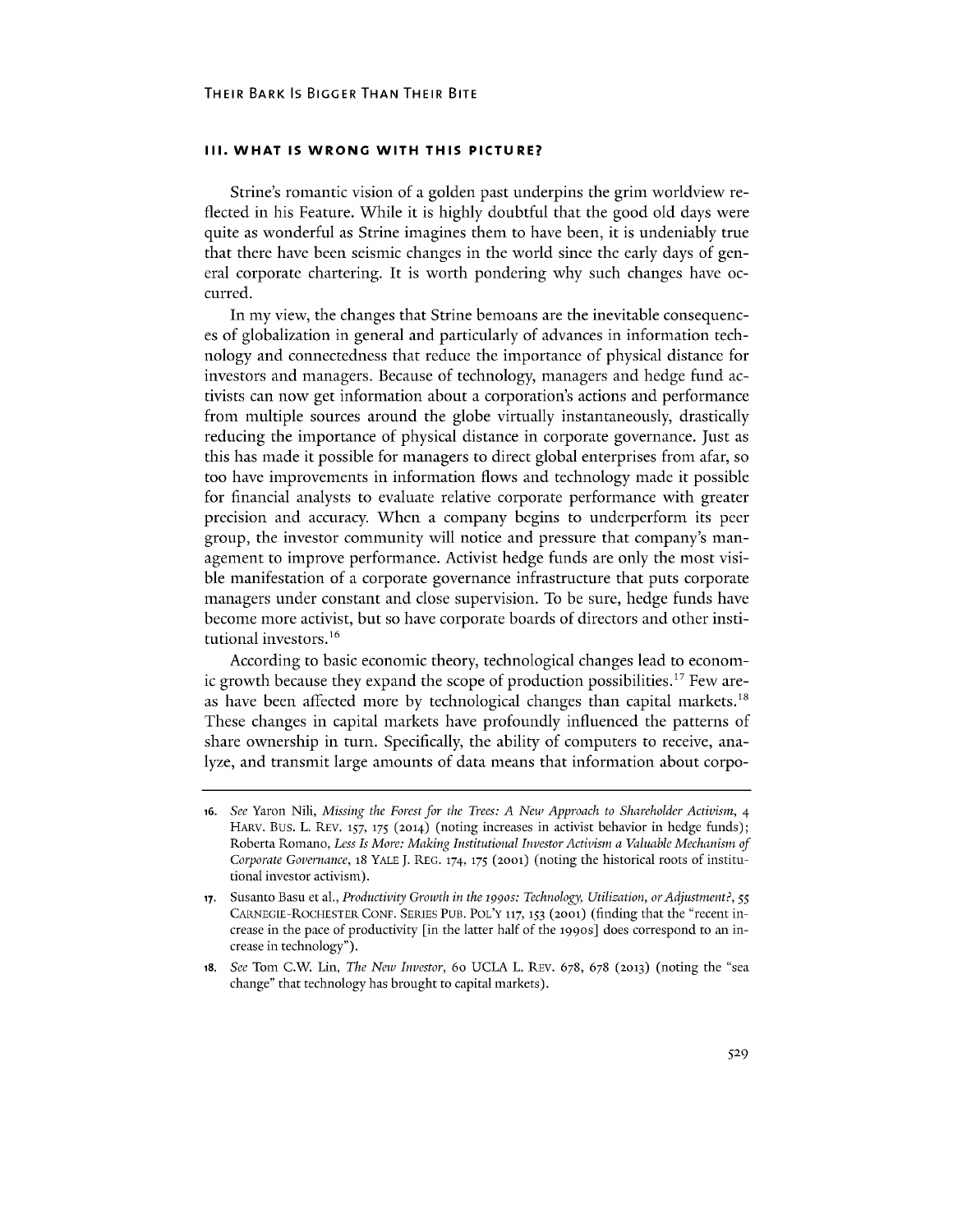rate performance has become vastly more detailed over time.<sup>19</sup> It is now possible for investors, directors, and others to make very granular distinctions about how a corporation is doing in particular markets at particular moments in time. Technology is also making it increasingly easier and faster to compare the performance of multiple corporations and to make trading decisions on the basis of those comparisons. It is these changes, not the actions of activist hedge funds, that are the root causes of the ever-increasing pressure to improve corporate performance.

Strine's nostalgia is understandable under the circumstances. Take for example his claim that stockholders historically functioned as democratic "citizens" to hold managers, "the elected officials," accountable through elections, direct votes on important matters, and other checks and balances.<sup>20</sup> Unlike this idealized depiction, however, reality was a bit more complicated. Shareholders face a well-known agency problem because they necessarily entrust the companies in which they have invested to managers whose interests may diverge from their own.<sup>21</sup> Mitigating this problem is costly and requires investors either to exercise their exit rights **by** withdrawing from the corporation through selling their shares or else to use their limited voice to influence the company's operations by expressing their dissatisfaction and petitioning for change.<sup>22</sup>

Exit and voice are substitutes. As exit becomes easier, dissatisfied investors will more likely choose to exit and move on to different investments rather than exercise their voices to articulate their complaints and agitate for change.<sup>23</sup> As a result of technological improvements over time, stock markets have become more liquid and market depth has improved.<sup>24</sup> These changes have made exit

**24.** Pankaj K. Jain **&** William F. Johnson, *Trading Technology and Stock Market Liquidity: A Global Perspective, in* STOCK MARKET LIQUIDITY: IMPLICATIONS FOR MARKET MICROSTRUCTURE **AND**

**ig.** Michael **D.** Goldman **&** Eileen M. Filliben, *Corporate Governance: Current Trends and Likely Developments for the Twenty-First Century,* **25 DEL. J.** CORP. L. **683, 703 (2000).**

**<sup>20.</sup>** Strine, *supra* note **1,** at 1910.

**<sup>21.</sup>** The agency problems inherent in corporate governance are well established. *See* Victor Brudney, *Corporate Governance, Agency Costs, and the Rhetoric of Contract,* **85** COLUM. L. REV. **1403,** 1443 *(1985)* ("The prevailing structure of corporate governance gives corporate management substantial discretion to reward itself and to satisfice **-** that is, to limit its input at the cost of realizable corporate wealth."); Ralph **A.** Winter, *The Liability Crisis and the Dynamics of Competitive Insurance Markets, 5* YALE **J.** REG. *455,* **472 (1988)** (noting that "[m]anagerial decisions **...** generally will not be made in the best interests of every shareholder in a corporation").

**<sup>22.</sup>** *See* ALBERT **0.** HIRSCHMAN, EXIT, **VOICE, AND** LOYALTY: **RESPONSES** TO **DECLINE IN** FIRMS, ORGANIZATIONS, **AND STATES** 39-40 **(1970).**

**<sup>23.</sup>** *See* Emeka Duruigbo, *Stimulating Long-Term Shareholding,* **33** CARDOZO L. REV. 1733, 1760-62 (2012) (noting the well-established shareholder preference for exit over voice when liquidity exists).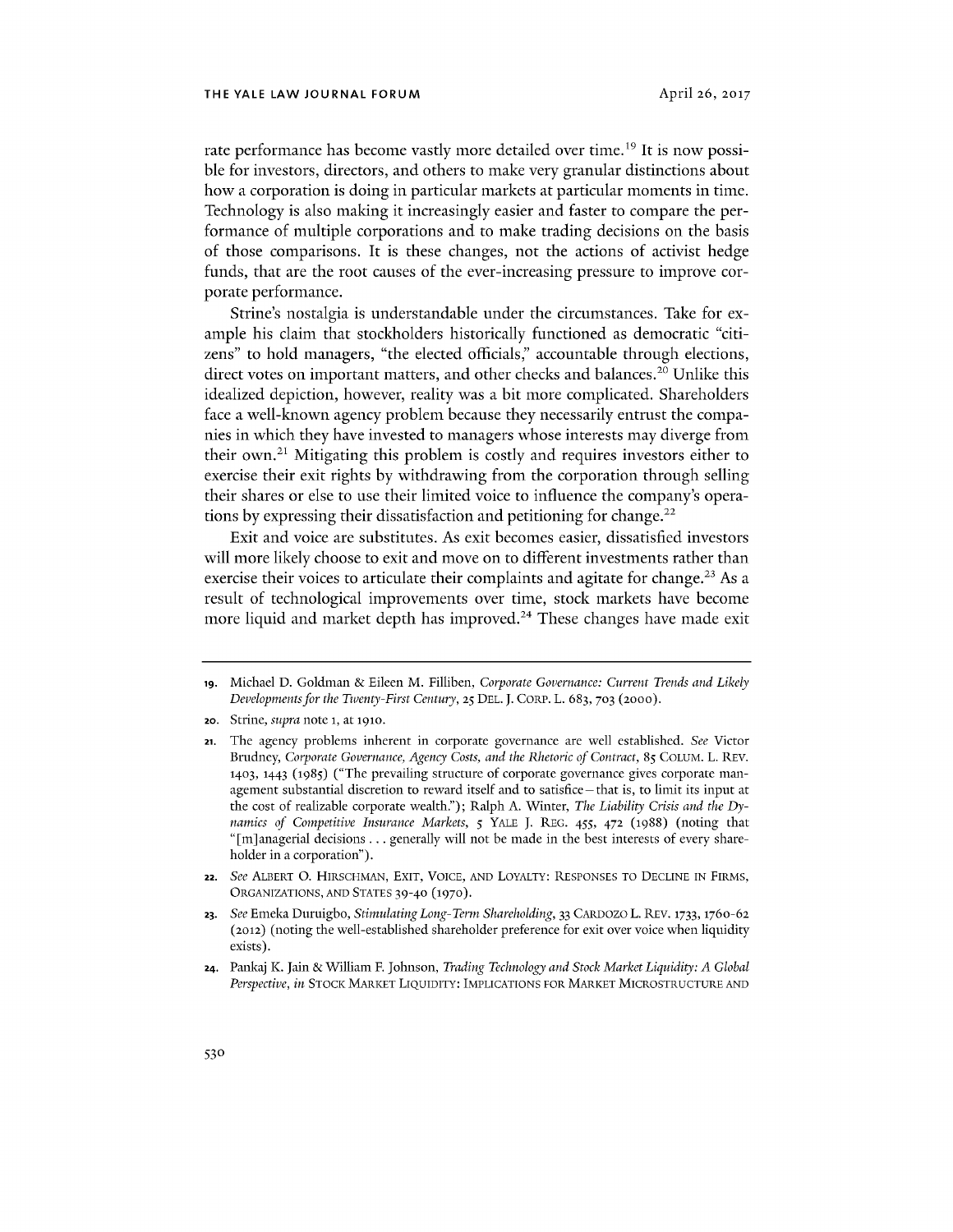#### **THEIR BARK** IS **BIGGER THAN THEIR BITE**

from the corporation through the sale of securities a far more attractive option compared to voice in the form of corporate governance activism, at least for smaller or well-diversified investors. Similarly, as corporations have become larger and as markets have become more liquid, voice has become a less desirable option.<sup>25</sup> Simply put, because selling has become easier, exercising one's rights as a corporate citizen has become relatively less attractive. So again, economics and technological advancement explain the decline in the demand for the "republican election principles and elements of direct democracy" that Strine laments.<sup>26</sup> Hedge funds have simply moved into this empty space.

Technological change explains investors' shorter-term time horizon as well. As markets became more informationally efficient, share prices more quickly and accurately reflected information about future returns to investors.<sup>27</sup> This is because shares of stock are, after all, financial assets, and their current price reflects the market's unbiased assessment of the present value of the expected cash flows to investors.<sup>28</sup> In more efficient markets, shareholders do not have to hold onto their shares as long in order for the share prices to reflect the companies' actual economic values.<sup>29</sup> Long ago, shareholders may have had to invest for the long term because it might have taken a long time for share prices to reflect fundamental values. As markets have become more efficient, share prices reflect value more quickly, largely obviating the need for long-term investing.<sup>30</sup> Shareholders who do not work for the companies in which they are invested

- **26.** Strine, *supra note* **1,** at **1910.**
- **27. A** market is informationally efficient if, with respect to a certain set of information about the assets that trade in that market, it is not possible to obtain trading profits **by** buying and selling in that market, where profits is defined as risk adjusted returns net of costs. *See* Michael **C.** Jensen, *Some Anomalous Evidence Regarding Market Efficiency, 6* **J. FIN. ECON.** *95, 95* **(1978) ("I** believe there is no other proposition in economics which has more solid empirical evidence supporting it than the Efficient Market Hypothesis.").
- **28.** The market's assessment is unbiased in the sense that trading profits can be made whenever the market price of a security is either too low or too high. As such, the market will not **be** biased in one direction of the other.
- **29.** Jensen, *supra* note **27,** at **95.**
- **30.** *See* David Min, *Corporate Political Activity and Non-Shareholder Agency Costs,* **33** YALE **J.** REG. **423,** 448-49 **& n.124** (2016) (contrasting the long-term interests of employees with the short-term interests of shareholders in efficient markets).

ASSET PRICING **287, 287 (2008)** ("Computerization and satellite communication have transformed the industrial organization of stock exchanges and dramatically improved secondary market liquidity.").

**<sup>25.</sup>** The effectiveness of voice declines as a shareholder's control of a company declines, while the availability of exit increases as markets offer increased diversification and liquidity to shareholders. *See* John **C.** Coffee, Jr., *Liquidity Versus Control: The Institutional Investor as Corporate Monitor, 91* **COLUM.** L. REV. **1277, 1287-88 (1991).**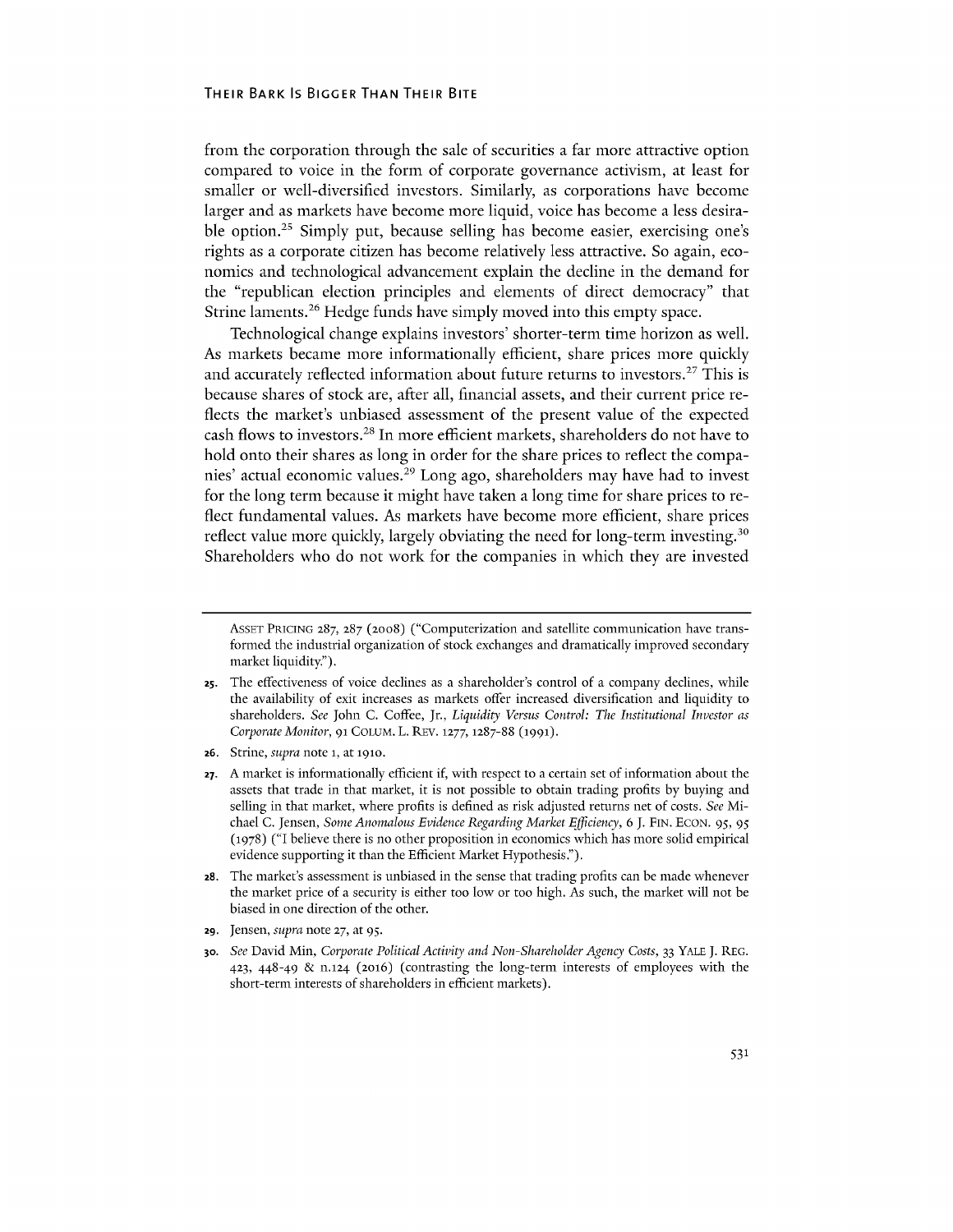have no particular incentive to invest in a particular company for the long term, especially if other more attractive investments become available.

Information technology also explains what Strine apparently regards as the regrettable fact that activist hedge funds are opportunistic. He argues that hedge funds are not long-suffering shareholders who became dissatisfied with corporate policies and advocated quietly for a change in direction.<sup>31</sup> Rather they come in from the outside and then push for changes to realize profits over a period of several months to a couple of years at most.<sup>32</sup> To the extent that hedge fund investors are identifying undervalued companies and urging changes to increase their value, this shorter-term time horizon is a good thing. Undeniably, hedge funds often get it wrong.<sup>33</sup> Yet, even in those cases, their shorter-term time horizon serves to discipline the hedge funds **by** forcing them to realize any gains or losses associated with their activism within a relatively short period of time.

In earlier times, when it was hard for outside investors to obtain information about companies, they had to invest and become involved in governance and management merely to discover the nature of the problems afflicting a corporation. With the modern abundance of detailed financial information in publically available quarterly and annual reporting, institutional investors like hedge funds can identify and diagnose corporate pathologies *before* they invest. While the resulting dynamic may seem cold and impersonal, it means that outside activist investors face historically low costs of engagement. This allows the activist investors to realize efficiencies in the form of economies of scale and economies of scope **by** specializing in evaluating public reports to discover undervalued corporations and treating them as opportunities to obtain arbitrage gains.

In other words, activist hedge funds simply engage in the ancient game of risk arbitrage. Risk arbitrage is the business of purchasing undervalued assets and then working either to increase their value or to get others to recognize that their value already is higher than the value assigned to them **by** the market. Hedge funds are not doing anything that is different than what investors have been doing for decades.<sup>34</sup> They are simply doing it faster.

In addition to the technological improvements that increased market efficiency, other factors contribute to the problems Strine identifies. For example,

**<sup>31.</sup>** Strine, *supra* note **1,** at **1928-29.**

**<sup>32.</sup>** *Id.*

**<sup>33.</sup>** *Id. at* **1931.**

**<sup>34.</sup>** *See* Dionysia Katelouzou, *Myths and Realities of Hedge Fund Activism: Some Empirical Evidence,* **7** VA. L. **&** Bus. REV. *459, 466* **(2013)** ("At its most basic level, hedge fund activism can be described as a recent variant of shareholder activism.").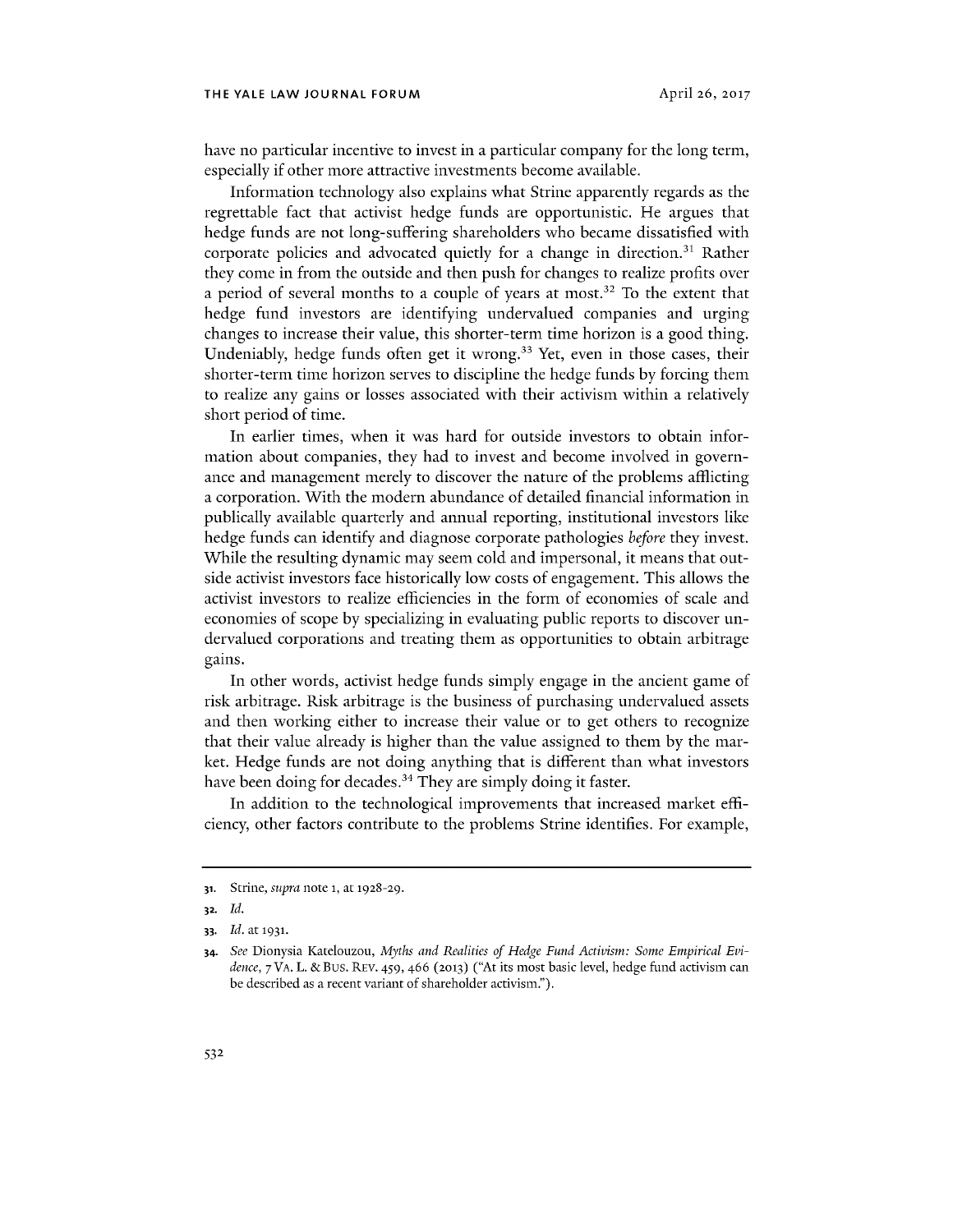#### **THEIR BARK** IS **BIGGER THAN THEIR BITE**

stricter enforcement of legal rules barring insider trading has also reduced the value to investors of having close physical proximity to corporate headquarters. In the past, shareholders may have wanted to be close to the primary source of information about their company in order to avoid being surprised **by** new events that might affect the value of their shares. Rules barring trading on the basis of material, nonpublic information, however, have curbed the advantages of being a local investor. This result has shifted investor reliance to other sources of information to gain an edge in the market. **I** believe that as financial modeling and analysis have become more sophisticated, the demand for specialized expertise in evaluating corporate information and financial results has grown. It follows that hedge funds are merely part of this larger trend.

More broadly, globalization further contributes to these changes in the nature of corporate citizenship that Strine describes. As corporations have become increasingly multinational in marketing their products and services, it is unsurprising that they have attracted a correspondingly more international pool of investors. Moreover, as technology has made it possible for corporations to distribute information about themselves simultaneously to investors worldwide, investors' need to be physically close to the source of corporate information has diminished.

Thus, it is not surprising that the concept of citizenship in the corporate republic has become "remarkable in its liberality."<sup>35</sup> When Strine talks about this concept, he is apparently referring to the ease with which one can become a corporate citizen. There are no prerequisites such as residency requirements or employment in the corporation. **Of** course, existing shareholders are free to impose conditions on share ownership that make corporate citizenship more difficult. These conditions often come in the form of share transfer restrictions. But shareholders eschew such restrictions in publicly held corporations for a good reason. While it is not clear what sort of prerequisites to citizenship Strine is advocating for, no shareholder, regardless of whether she views herself as a net buyer or a net seller of shares, would benefit from a rule requiring a waiting period or the completion of an application process in order for potential investors to purchase shares with full voting rights. Indeed, it would reduce the shareholder's own liquidity in the market.

To summarize, this context of globalization and technological improvements challenges many of Strine's proposed solutions. For example, Strine argues in favor of greater hedge fund disclosure and reporting requirements so that "human investors, mainstream institutional investors, proxy advisory firms, target corporations, and other participants in our corporate republic can

**<sup>35.</sup>** Strine, *supra note* **1,** at **1928.**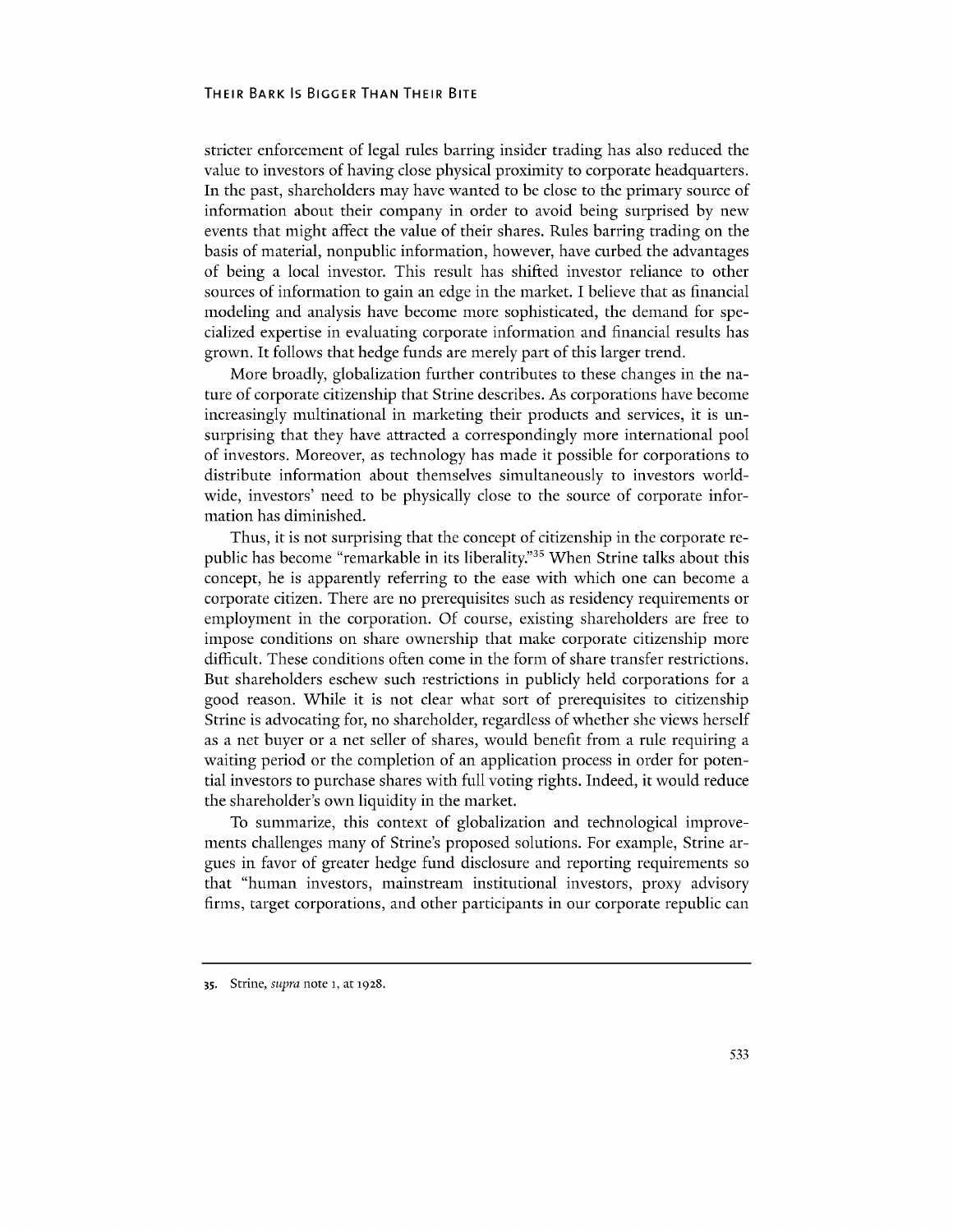understand an activist's overall economic positions."<sup>36</sup> However, given that the maladies he identifies are not catalyzed **by** hedge funds but rather **by** globalization, these reforms will miss the mark.

## **IV. STRINE'S BIG FACTS**

Another important issue raised in Strine's Feature is whether human investors benefit from the investments of their pensions in activist hedge funds and, relatedly, from the changes these funds make in their employers.<sup>37</sup> He indicates that it is important to focus on more than what share prices are and whether companies targeted **by** hedge funds enjoy durable increases in their share prices after an intervention has occurred.<sup>38</sup>

Supposedly, a narrow focus on share prices misses what Strine would call the "bigger, more important" fact.<sup>39</sup> He argues that workers may well be putting their retirement savings in pension funds that then allocate those savings to hedge funds, which in turn launch activist interventions against the very companies that employ the workers who made the pension fund investments. Strine reasons that if the hedge fund activist's intervention causes the company to reduce staffing and thus causes the workers to lose their jobs, then activism harmed the workers even if it did result in improvements in the target company's share price.<sup>40</sup> Workers are also harmed when the hedge funds, in which their savings are indirectly and inadvertently allocated, underperform. And because hedge fund strategies often do fail in reality, it is a cruel joke that the workers lose twice **-** first when they lose their jobs as a result of hedge fund activism and second when their retirement savings underperform the market as a result of the hedge funds' poor investment records.<sup>41</sup>

However, as argued in the next Part, pension funds will naturally stop investing in hedge funds as markets become more efficient, alleviating Strine's immediate concerns. Specifically, hedge fund strategies are more likely to fail as

- **38.** *Id.*
- **39.** *Id. at* **1951.**

**<sup>36.</sup>** *Id. at* **1956.**

**<sup>37.</sup>** *Id. at* **1951-52.**

**<sup>40.</sup>** *Id. ("[I]* **f** competition in product and services markets has already squeezed out most of the slack, the likelihood that pressures that predominantly involve demands for corporate **fi**nance moves like leveraging up, spin *offs,* or mergers will create incentives for corporations to focus their energies on ways of making money that are also good for their workers and society seems less probable.").

**<sup>41.</sup>** *See* Julie Creswell, *Pensions Find Riskier Funds Fail To Pay Off* **N.Y TIMES** (Apr. **1, 2012),** http://www.nytimes.coM/2o12/o4/02/business/pension-funds-making-alternative-bets -struggle-to-keep-up.html [http://perma.cc/2XUW-94K4].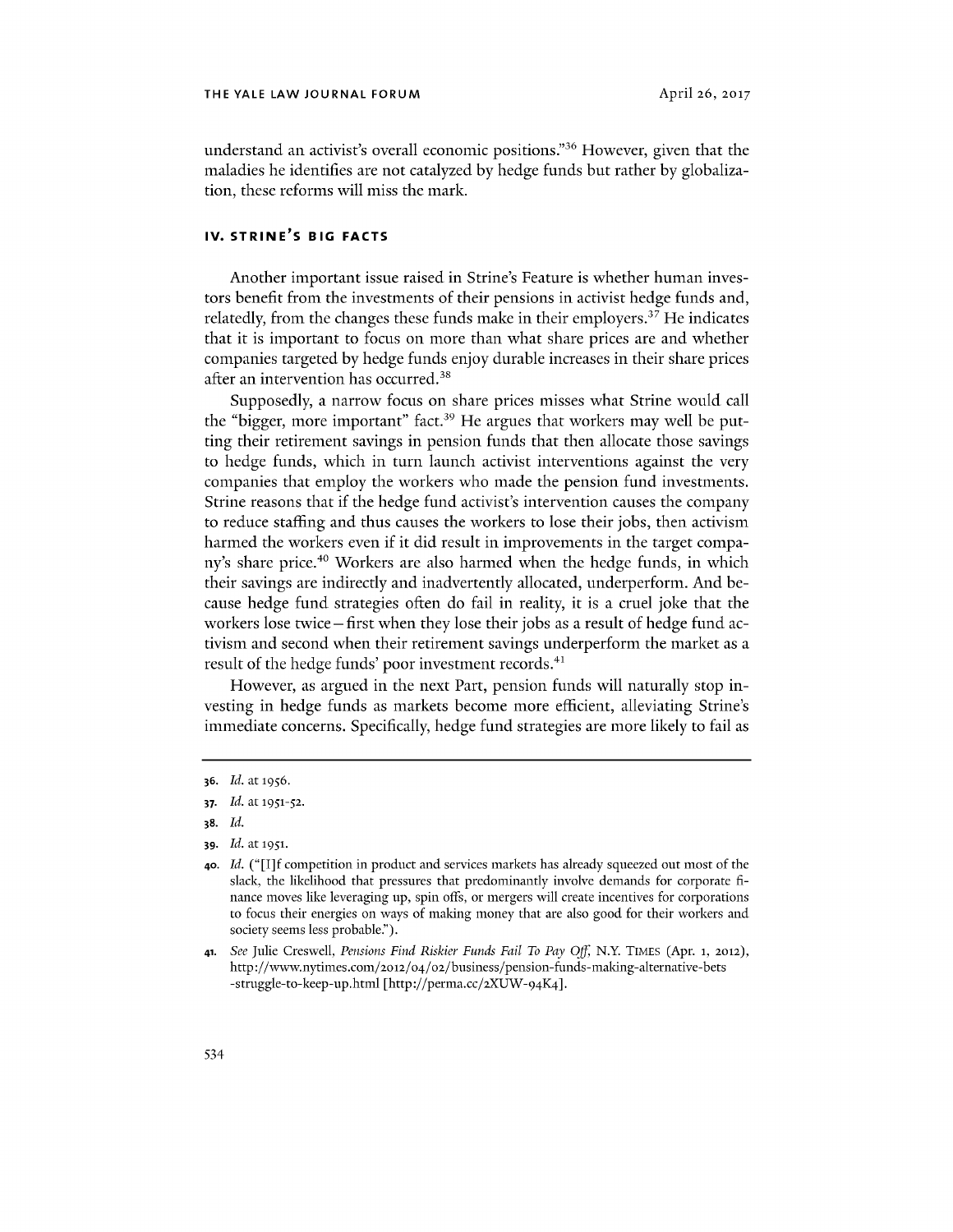#### **THEIR BARK** IS **BIGGER THAN THEIR BITE**

improved market efficiency makes it harder to identify arbitrage opportunities. But for the time being, Strine raises an interesting question: whether ordinary investors, whose pension savings fuel some hedge fund activism, would stop investing in activist hedge funds if they had enough information and could control the allocation of their retirement funds (instead of being compelled to delegate such decisions to their money managers). But the likelihood is that even ordinary investors would continue to invest in activist hedge funds if those funds generated outsized returns. To do otherwise would be selfsabotage. Further, Strine's assumption that workers' pension funds should cease to invest in activist hedge funds is flawed. Such a cessation in investment, even if conducted on a grand scale, might slow down the pace of globalization but creative destruction would still occur. Inefficient businesses would still fail, be forced to downsize, or otherwise become more efficient. Greater recognition of the "big fact" that pensioners are investing in activist hedge funds will not change that reality.

Again, the broader point here is that the harms afflicting Strine's "human investors" are rooted in the broad forces of globalization rather than hedge funds. Changing features of the corporate governance landscape is not going to alter this process.

#### **V. A LESS UNHAPPY ENDING?**

Happily, a careful review of the evidence -including the evidence cited **by** Strine-reveals that things are not nearly as bad as he seems to think. Further globalization and technological improvements will spell behavioral changes, both for hedge funds and the pensions that currently invest in them. These changes, in turn, will mitigate the threats Strine identifies.

As Strine recognizes, not all hedge funds are the same and some hedge funds manage to both outperform the market *and* improve corporate performance in ways that are beneficial rather than harmful to society. Specifically, there is "emerging evidence suggesting that activist hedge funds prepared to take a long-term position and work as fiduciaries to improve the performance of the companies they target achieve a better market reaction."<sup>42</sup>

**I** agree. However, Strine's observation should be taken to its conclusion. The efficient capital market hypothesis implies that it is virtually impossible for an activist hedge fund to outperform the market without illegally using material inside information unless they improve corporate performance. And markets

**<sup>42.</sup>** Strine, *supra* note i at **1908 & n.133** (citing activist hedge fund Pershing Square's intervention at Canadian Pacific, "one of the great corporate turnarounds in recent memory," which brought an experienced new **CEO** in to run the railroad).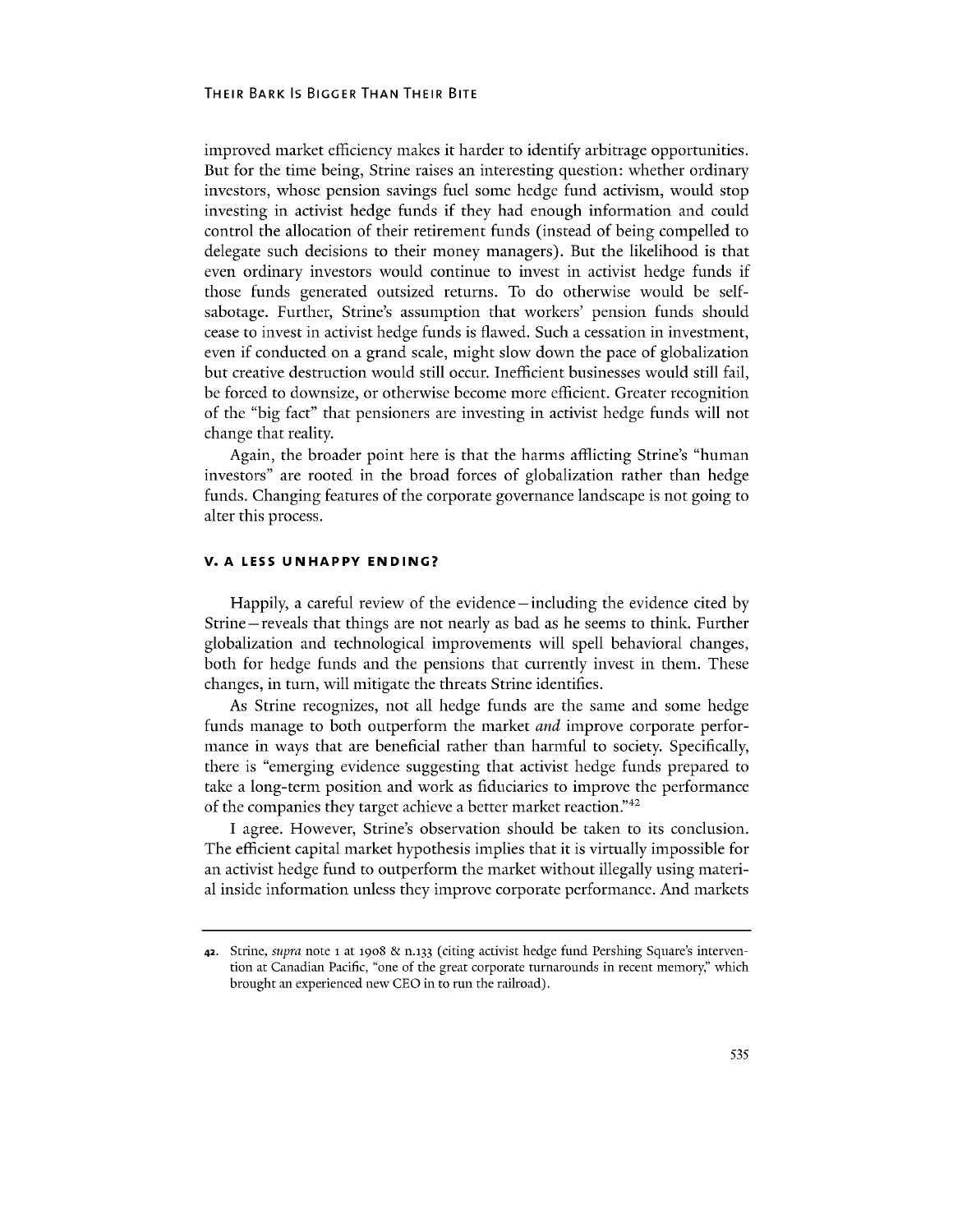are becoming more efficient over time as a result of the very meta-phenomena of globalization and advances in communications technology that I observed in Part III. As performance becomes more transparent, pressures will increase on corporate earnings. Hedge funds are only part of this phenomenon. Corporate managers who fail to run their companies to their full potential will find themselves under increasing pressure, with or without activist hedge funds.

Further, pensions will abandon those activist hedge funds that do not change. As activist hedge funds underperform broad market indices like the **S&P** *5oO,43* pension fund managers will likely turn their attention to index funds that invest in actual companies that hire people, rather than hedge funds that fail in their efforts to beat the market on a short-term basis.<sup>44</sup> Much of the problem that Strine identifies, then, appears to be temporary as pension fund investors experience losses on their investments in hedge funds and those pension funds change their investment strategies. In **2014** for example, the largest **U.S.** pension fund, CalPERS (the California Public Employees' Retirement System), which had four billion dollars invested in hedge funds, decided to stop investing in hedge funds altogether.<sup>45</sup> This move is likely to influence other pension funds.<sup>46</sup> In the long run, pensions will follow the best return, which most likely will not be activist hedge funds. In other words, markets have a way of sorting these problems out over relatively short periods of time.

**<sup>43.</sup>** *See* Burton **G.** Malkiel, *The Efficient Market Hypothesis and Its Critics, 17* **J. ECON. PERSP. 59, 77 (2003) ("A** remarkably large body of evidence suggests that professional investment managers are not able to outperform index funds **. . . .");** Nir Kaissar, *Hedge Funds Have a Performance Problem,* **BLOOMBERG GADFLY** (Mar. **24, 2016, 10:23** AM), http://www.bloomberg .com/gadfly/articles/2o16-o3-24/hedge-funds-have-a-performance-problem [http:// perma.cc/R5ZX-ZWU]; Walter Kurtz, *The 2o-Year Performance of Hedge Funds and the S&P Soo Are Almost Identical,* Bus. **INSIDER (Aug. 12, 2013,** 8:43 AM), http://www .businessinsider.com/hedge-funds-and-sp-500-nearly-identical-2013-8 [http://perma.cc **/KU8U-K3X3]** ("Hedge funds continued to underperform the overall **US** equity market.. **.. ").**

<sup>44.</sup> See Timothy W Martin, *What Does Nevada's \$35 Billion Fund Manager Do All Day? Nothing,* **WALL ST. J.** (Oct. **19, 2016),** http://www.wsj.com/articles/what-does-nevadas-35-billion -fund-manager-do-all-day-nothing-476887420 [http://perma.cc/3M9K-YXL3] (describing the Nevada Public Employees' Retirement System, which invests exclusively in passive funds and generates strong returns for its investors).

<sup>45.</sup> Dan Fitzpatrick, *Calpers To Exit Hedge Funds,* WALL **ST. J.** (Sept. **15, 2014),** http://www.wsj.com/articles/calpers-to-exit-hedge-funds-141o821o83 [http://perma.cc/7B8M-8E9T].

**<sup>46.</sup>** *Id.* (predicting that the shift away from hedge funds **by** CalPERS "will likely influence others because of its size and history as an early adopter of alternatives to stocks and bonds").